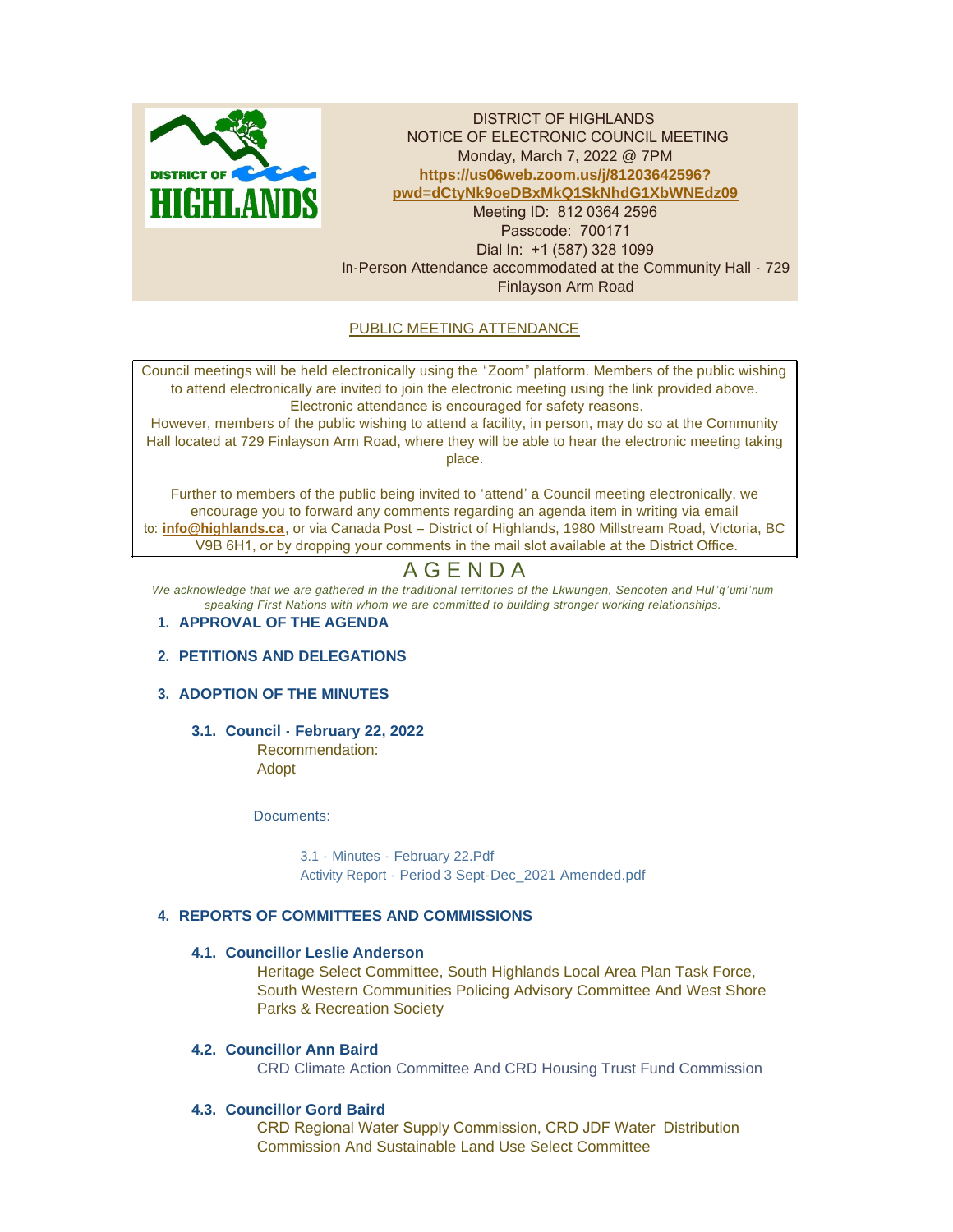### **Councillor Marcie McLean 4.4.**

Coexisting With Carnivores Alliance And Greater Victoria Family Court And Youth Justice Committee

### **Councillor Karel Roessingh 4.5.**

Capital Region Emergency Services Telecommunications, CRD Arts And Greater Victoria Public Library Board

### **4.6. Councillor Rose Stanton**

Emergency Planning Committee, Intermunicipal Committee on Disability Issues And Social Sustainability Select Committee

### **Mayor's Report 4.7.**

Documents:

[4.7 - Mayors Report\\_Mar 7.Pdf](https://www.highlands.ca/AgendaCenter/ViewFile/Item/6963?fileID=6669)

## **RATIFICATION OF COMMITTEE RECOMMENDATIONS 5.**

## **INTRODUCTION OF LATE ITEMS 6.**

### **UNFINISHED BUSINESS 7.**

# **Report, Municipal Planner, March 1, 2022 7.1.**

# **RE: SECONDARY SUITES AND ACCESSORY DWELLING UNITS**

Recommendation:

That Staff Be Directed To Provide The Document Entitled, "Secondary Suites / Accessory Dwelling Units – March 7, 2022 Suggested Changes", For Public Review, And Further That The Results Of The Public Review Be Returned To Council.

Documents:

7.1 - Report - Planner - [Secondary Suites And ADUs.pdf](https://www.highlands.ca/AgendaCenter/ViewFile/Item/6975?fileID=6662)

### **CORRESPONDENCE 8.**

**Correspondence, Hon. Selina Robinson, Minister Of Finance, February 9, 8.1. 2022**

> **RE: LETTER OF RESPONSE REGARDING CLASSIFICATION, ASSESSMENT, AND TAXATION OF RAILWAY AND INDUSTRIAL OPERATIONS**

Documents:

8.1 - Corresp - FIN - [Unfair Taxation Railway.pdf](https://www.highlands.ca/AgendaCenter/ViewFile/Item/6976?fileID=6663)

### **BYLAWS 9.**

# **Report, Corporate Officer, February 23, 2022 9.1.**

**RE: SEWER FEES BYLAW - 2022**

Recommendation:

1. That "Sewer User Fees And Certain Sewer User Requirements And Regulations For The Rivers Crossing Area At 1150 Bear Mountain Parkway Bylaw 373, 2015, Amendment No. 6, Bylaw 434, 2022" Be Introduced And Read A First Time.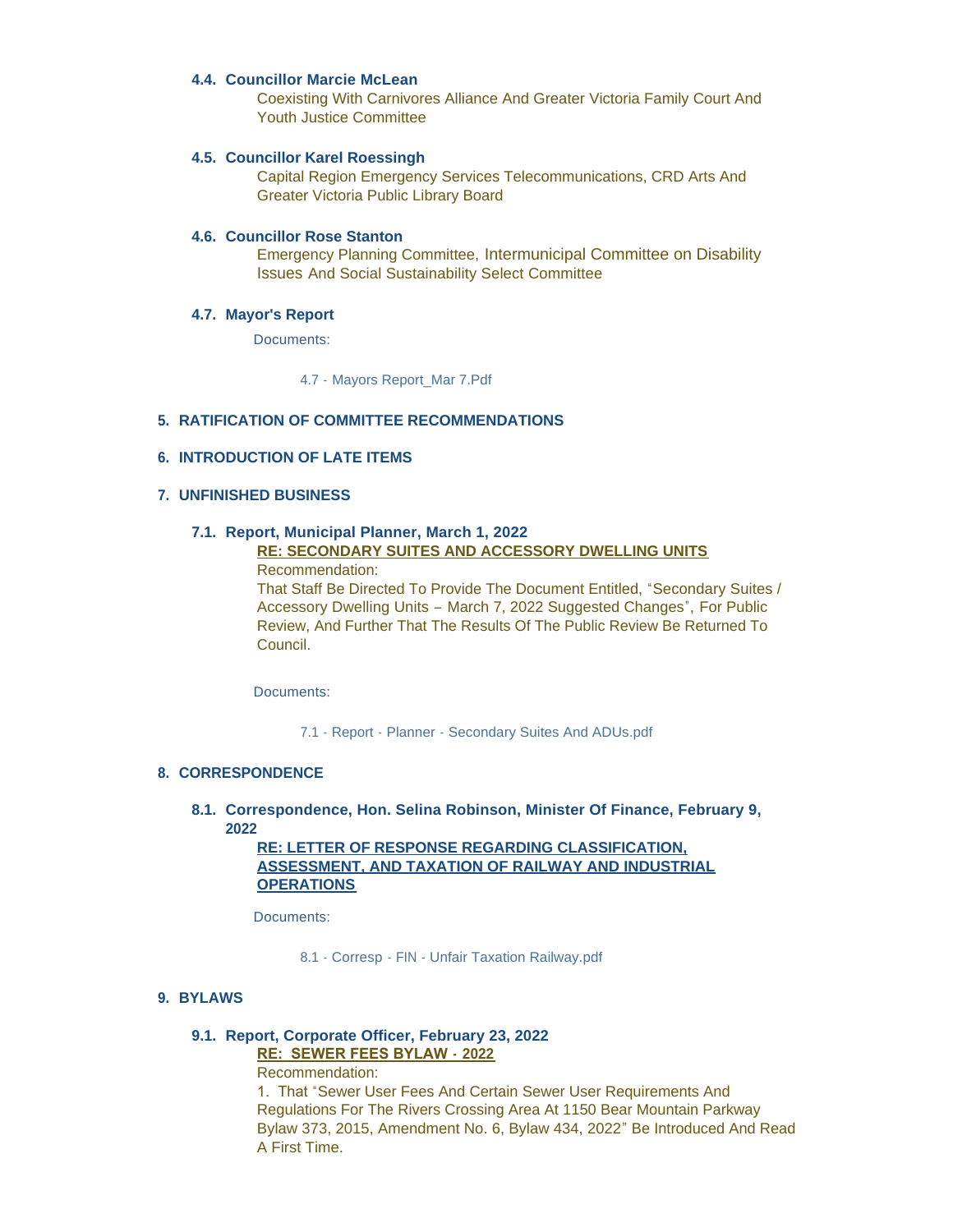2. That "Sewer User Fees And Certain Sewer User Requirements And Regulations For The Rivers Crossing Area At 1150 Bear Mountain Parkway Bylaw 373, 2015, Amendment No. 6, Bylaw 434, 2022" Be Read A Second Time.

3. That "Sewer User Fees And Certain Sewer User Requirements And Regulations For The Rivers Crossing Area At 1150 Bear Mountain Parkway Bylaw 373, 2015, Amendment No. 6, Bylaw 434, 2022" Be Read A Third Time.

Documents:

9.1 - Report - CO - [Sewer User Fees 2022.Pdf](https://www.highlands.ca/AgendaCenter/ViewFile/Item/6977?fileID=6673)

#### **NEW BUSINESS 10.**

#### **Report, Corporate Officer, February 25, 2022 10.1.**

# **RE: HIGHLAND HERITAGE PARK SOCIETY – 2022 MASTER PLAN AND BUDGET REQUEST**

Recommendation:

That The Highland Heritage Park Society 2022 Master Plan Be Approved And That The Related Funding For The Continuation Of The Drainage And Pathways Project Be Included In The 2022 Budget For Formal Consideration; And

That \$4,000 Funding From The COVID-19 Safe Restart Grant Be Included In The Budget And Be Approved For The Highland Heritage Park Society To Offset Lost Rental Revenue.

Documents:

10.1a - [2022 Cover Letter HHPS.pdf](https://www.highlands.ca/AgendaCenter/ViewFile/Item/6978?fileID=6671) [10.1 - Report - CO - HHPS Master Plan.pdf](https://www.highlands.ca/AgendaCenter/ViewFile/Item/6978?fileID=6665)

#### **Report, Building Inspector, February 23, 2022 10.2. RE: BC ENERGY STEP CODE IMPLEMENTATION**

Recommendation:

That This Report Be Referred To The Committee Of The Whole (Date To Be Determined) For Discussion And Consideration Of A Recommendation To Council To Incorporate One Of The Proposed Step Code Approaches Into The Building Bylaw.

Documents:

[10.2 - Report - BO - Step Code Implementation.pdf](https://www.highlands.ca/AgendaCenter/ViewFile/Item/6979?fileID=6666)

### **Report, Corporate Officer, February 25, 2022 10.3.**

**MUNICIPAL NOTICE - TAXI APPLICATIONS** Recommendation:

That Council Receive The Notice Of Taxi Application For Information.

Documents:

10.3 - Report - CO - [Taxi Application.pdf](https://www.highlands.ca/AgendaCenter/ViewFile/Item/6980?fileID=6667)

11. NOTICE OF MOTION